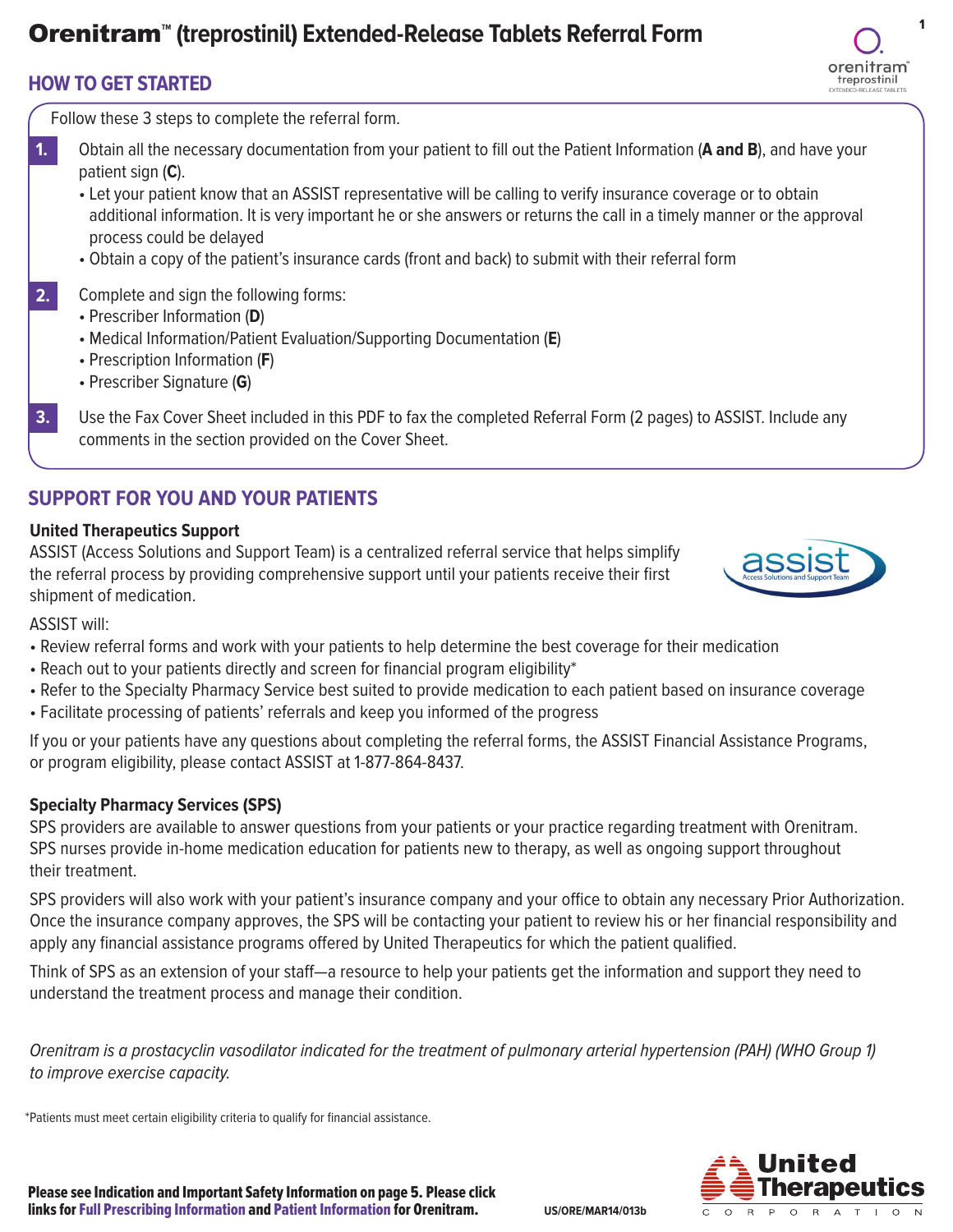**Please complete, sign, and fax Steps 1 and 2 to ASSIST using the following Fax Cover Sheet.** 



### STEP 1 - PATIENT INFORMATION AND AUTHORIZATION

| <b>PATIENT INFORMATION</b><br>A |                       |                          |  |
|---------------------------------|-----------------------|--------------------------|--|
| Name: First                     | Middle                | Last                     |  |
| Date of Birth                   | Gender                | SSN                      |  |
| Home Address                    |                       |                          |  |
| City                            | State                 | Zip                      |  |
| <b>Shipping Address</b>         | (if not home address) |                          |  |
| City                            | State                 | Zip                      |  |
| Telephone                       | Alternate Telephone   | <b>Best Time to Call</b> |  |
| E-mail Address                  |                       |                          |  |
| Caregiver/Family Member         | Telephone             | Alternate Telephone      |  |
|                                 |                       |                          |  |

### **INSURANCE INFORMATION**

Pharmacy Benefits Manager:

| <b>FIGHTIGLY DETEILS MONGULET.</b> |           |                            |
|------------------------------------|-----------|----------------------------|
| Subscriber ID #                    | Group #   | Telephone #                |
| <b>Primary Medical Insurance:</b>  |           | Policy Holder/Relationship |
| Subscriber ID #                    | Group $#$ | Telephone #                |
| Secondary Medical Insurance:       |           | Policy Holder/Relationship |
| Subscriber ID #                    | Group $#$ | Telephone #                |

#### Please include copies of the front and back of the Patient's Insurance Card(s).

### C PATIENT AUTHORIZATION FOR THE USE AND DISCLOSURE OF PROTECTED HEALTH INFORMATION

I authorize the use and/or disclosure of my private health information, described below, which may include "Protected Health Information" or "PHI" as defined by the Health Insurance Portability and Accountability Act of 1996 (as amended, "HIPAA"). In general terms, I understand that Protected Health Information is health information that identifies me or that could reasonably be used to identify me. I understand that this authorization is voluntary.

I authorize my health care providers, including my pharmacies, and my health plan(s), to disclose information about me as described below to the United Therapeutics Corporation/Lung Biotechnology Inc. Access Solutions and Support Team (ASSIST), its authorized Program Administrator, and its Financial Assistance Partners (collectively, "United Therapeutics") for the purposes stated below.

This information may include:

- Information about my health benefits, health insurance coverage or other third-party payers
- Relevant information about my medical condition and history
- Financial information about me
- Contact information, such as my physical and email address and telephone number
- Information about my circumstances, such as my marital, veteran, employment, disability and citizenship status
- Identifying information, such as my name, birth date and social security number

This information may be disclosed to United Therapeutics in order for it to: (1) contact me to discuss its various available services; (2) determine my initial and continuing eligibility for the assistance program(s); (3) administer the assistance program(s); (4) identify sources of payment for the provision of medications to me; (5) help me find education and therapy support services; (6) review the success of the services and look at whether patients are happy with them; (7) comply with law and; (8) conduct limited commercial and sales activities.

I understand that once my health care providers, including my pharmacies, and my health plan(s) share information about me to United Therapeutics, the information is no longer protected by federal health privacy laws and may be given out (re-disclosed) to others by United Therapeutics if permitted by laws that apply to United Therapeutics. I know that I may refuse to sign this authorization, and that this refusal will not affect my treatment, payment for treatment, enrollment in a health plan or eligibility for benefits. However, if I do not sign it, I may not be eligible to receive the education and therapy patient support services provided by United Therapeutics.

This authorization will expire ten (10) years after the date it is signed unless a shorter period is mandated by State Law or I revoke or cancel (i.e., take back) my authorization before then. I understand that I may cancel this authorization at any time by fax at 1-800-380-5294 or by writing to: United Therapeutics Corporation/Lung Biotechnology Inc., ASSIST, 1130 S. Harbor City Blvd., Suite 103, Melbourne, Florida 32901, but that the cancellation will not apply to information that my health care providers, including my pharmacies, and health plans have already given out based on this authorization and before they learn about my cancellation. I understand I am entitled to receive a copy of this authorization once signed.

I understand that certain of my health care providers, such as my pharmacy may receive compensation in connection with their disclosure of my information to United Therapeutics for the purposes I allow through this authorization.

I have read this authorization and or had its contents read to me. I have had an opportunity to ask questions about the uses and disclosures of PHI described above and all of my questions have been answered to my satisfaction.

| If the patient cannot sign, Patient's Representative must sign here. Patient Representative Signature |  |
|-------------------------------------------------------------------------------------------------------|--|
| Describe relationship to patient and authority to sign this form for patient:                         |  |

**Patient Name (Print)** \_\_\_\_\_\_\_\_\_\_\_\_\_\_\_\_\_\_\_\_\_\_\_\_\_\_\_\_\_\_\_\_\_\_\_\_\_\_\_\_\_\_\_\_\_\_\_\_\_\_\_\_\_\_ **Patient Signature** \_\_\_\_\_\_\_\_\_\_\_\_\_\_\_\_\_\_\_\_\_\_\_\_\_\_\_\_\_\_\_\_\_\_\_\_\_\_\_\_\_\_\_\_\_\_\_\_ **Date**\_\_\_\_\_\_\_\_\_\_\_\_\_\_\_\_\_\_\_\_\_

**Please Note: United Therapeutics cannot guarantee payment for United Therapeutics products and directs patients to discuss treatment options and decisions with their healthcare provider.**



Please see Indication and Important Safety Information on page 5. Please click links fo[r Full Prescribing Information](http://www.orenitram.com/pdf/Orenitram_Full_Prescribing_Information.pdf) an[d Patient Information](http://www.orenitram.com/pdf/Orenitram_Patient_Information_20Dec2013.pdf) for Orenitram.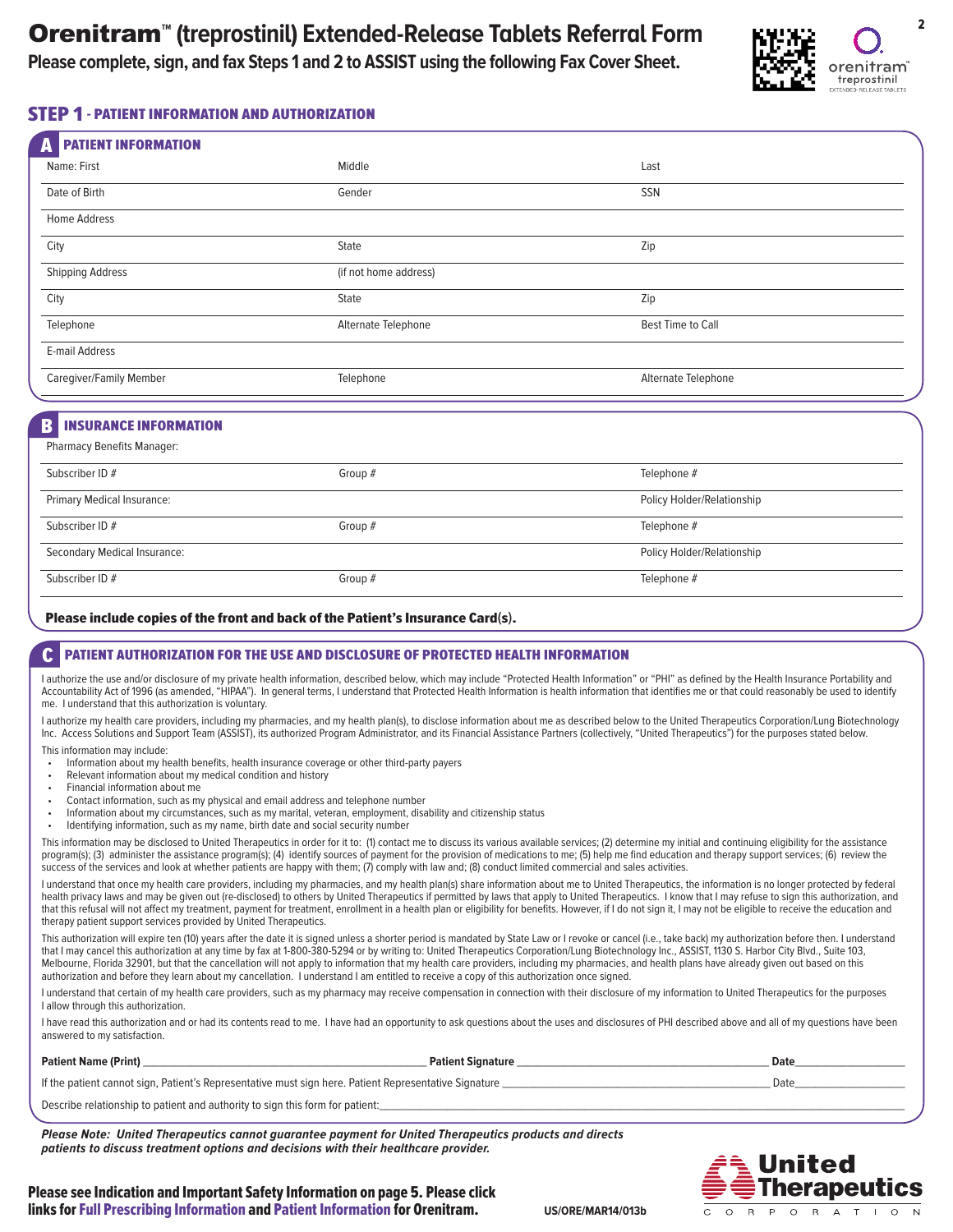# Orenitram<sup>™</sup> (treprostinil) Extended-Release Tablets Referral Form

**Please complete, sign, and fax Steps 1 and 2 to ASSIST using the following Fax Cover Sheet.** 



| Patient Name: J                                                                                                                                                  | Date of Birth:                                                                                                                                                                                                                                                                                                                                                                                                                           |
|------------------------------------------------------------------------------------------------------------------------------------------------------------------|------------------------------------------------------------------------------------------------------------------------------------------------------------------------------------------------------------------------------------------------------------------------------------------------------------------------------------------------------------------------------------------------------------------------------------------|
| <b>STEP 2 - PRESCRIBER, MEDICAL AND PRESCRIPTION INFORMATION</b>                                                                                                 |                                                                                                                                                                                                                                                                                                                                                                                                                                          |
| <b>PRESCRIBER INFORMATION</b>                                                                                                                                    |                                                                                                                                                                                                                                                                                                                                                                                                                                          |
| Prescriber: First                                                                                                                                                | Last                                                                                                                                                                                                                                                                                                                                                                                                                                     |
| NPI#                                                                                                                                                             | State License #                                                                                                                                                                                                                                                                                                                                                                                                                          |
| <b>Facility Name</b>                                                                                                                                             | Group NPI # (if applicable)                                                                                                                                                                                                                                                                                                                                                                                                              |
| Address                                                                                                                                                          |                                                                                                                                                                                                                                                                                                                                                                                                                                          |
| City                                                                                                                                                             | State<br>Zip                                                                                                                                                                                                                                                                                                                                                                                                                             |
| <b>Office Contact Name</b>                                                                                                                                       |                                                                                                                                                                                                                                                                                                                                                                                                                                          |
| Telephone                                                                                                                                                        | Fax                                                                                                                                                                                                                                                                                                                                                                                                                                      |
| E-mail Address                                                                                                                                                   | <b>Preferred Method of Communication</b>                                                                                                                                                                                                                                                                                                                                                                                                 |
|                                                                                                                                                                  | <b>MEDICAL INFORMATION / PATIENT EVALUATION / SUPPORTING DOCUMENTATION</b>                                                                                                                                                                                                                                                                                                                                                               |
| Patient UT PAH Product Therapy Status for the requested drug<br>$\prod$ Transition<br>Naive/New<br>$\Box$ Restart                                                | <b>Current Specialty Pharmacy</b><br><b>Patient Status</b><br>Allergies<br>Accredo CVS Caremark<br>□ Outpatient □ Inpatient □ Yes □ No If yes                                                                                                                                                                                                                                                                                            |
| <b>WHO Group</b><br><b>NYHA Functional Class</b><br>□ Ⅲ<br>□□<br>□ ‼                                                                                             | $\Box$ Yes<br>$\Box$ No<br>$\Box$ IV<br>Weight ___________________ kg/lb<br>Height _________________<br>Diabetic                                                                                                                                                                                                                                                                                                                         |
| ICD-9 416.0/ICD-10 I27.0 Primary pulmonary hypertension                                                                                                          | Diagnosis - The following ICD-9/ICD-10 codes do not suggest approval, coverage or reimbursement for specific uses or indications<br>ICD-9 416.8/ICD-10 I27.2 Other chronic pulmonary heart diseases: pulmonary arterial hypertension, secondary<br>Other ICD-9/ICD-10                                                                                                                                                                    |
| Idiopathic PAH<br>Heritable PAH                                                                                                                                  | Connective Tissue Disease<br>Congenital Heart Disease<br>Portal Hypertension                                                                                                                                                                                                                                                                                                                                                             |
|                                                                                                                                                                  | Drugs/Toxins Induced<br>$\Box$ HIV                                                                                                                                                                                                                                                                                                                                                                                                       |
| <b>DIRECTIONS:</b> Take tablets by mouth with food<br><b>DISPENSE:</b> Quantity sufficient for up to maximum allowable dose for One (1) month's supply           | Refills 12 Months OR<br>Refills Time<br>For Orenitram dosing and titration information, please see the Dosage and Administration section of the Prescribing Information<br>PRESCRIBER TO SPECIFY ANY ALTERNATIVE OR ADDITIONAL DOSING AND TITRATION INSTRUCTIONS HERE (above fields may be left blank if preferred)                                                                                                                      |
| Specialty Pharmacy to contact Prescriber for adjustments to written orders specified above.<br>Specify any palliative measure to be taken                        | RN visit to provide education on self-administration of Orenitram to include dosing and titration as per prescriber order: Location:<br>$\Box$ Home<br>$\Box$ Hospital<br>$\Box$ Outpatient clinic<br>If you are an NY state prescriber, please use original Prescription Form. All other states, if not faxed and applicable, must be on state specific form.                                                                           |
| PHYSICIAN SIGNATURE REQUIRED TO VALIDATE PRESCRIPTIONS.                                                                                                          | <b>PRESCRIBER SIGNATURE: PRESCRIPTION AND STATEMENT OF MEDICAL NECESSITY</b><br>I certify that the medication ordered above is medically necessary and that I am personally supervising the care of this patient. I authorize United Therapeutics ASSIST<br>(the HUB) to act on my behalf for the limited purposes of transmitting this prescription to the appropriate pharmacy designated by the Patient utilizing their benefit plan. |
| Physician's signature                                                                                                                                            | Date<br>_Physician's signature _                                                                                                                                                                                                                                                                                                                                                                                                         |
| Dispense as Written                                                                                                                                              | Substitution allowed                                                                                                                                                                                                                                                                                                                                                                                                                     |
| (Physician attests this is his/her legal signature. NO STAMPS.) PRESCRIPTIONS MUST BE FAXED.                                                                     |                                                                                                                                                                                                                                                                                                                                                                                                                                          |
| The information provided here is not a guarantee of coverage or reimbursement.<br>Please see Indication and Important Safety Information on page 5. Please click | Please note: The responsibility to determine coverage and reimbursement parameters, and appropriate coding<br>for a particular patient and/or procedure, is the responsibility of the provider, even if ASSIST is used as a resource.<br>United<br><b>Therapeutics</b>                                                                                                                                                                   |

Please see Indication and Important Safety Information on page 5. Please click links fo[r Full Prescribing Information a](http://www.orenitram.com/pdf/Orenitram_Full_Prescribing_Information.pdf)nd [Patient Information f](http://www.orenitram.com/pdf/Orenitram_Patient_Information_20Dec2013.pdf)or Orenitram. **US/ORE/MAR14/013b** 

 $\mathsf{C}$ 

O R P O R A T | O N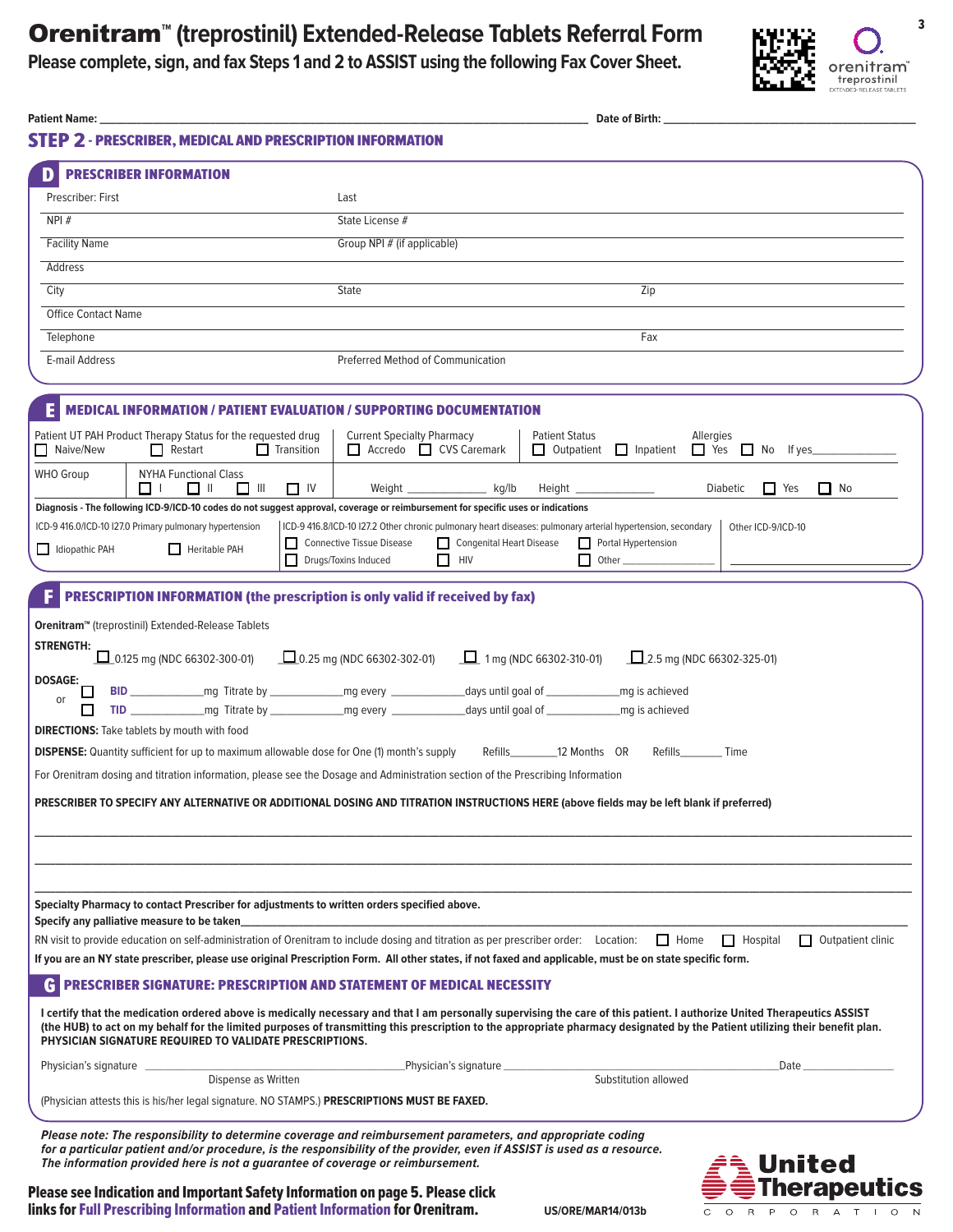**Orenitram<sup>®</sup> (treprostinil) Extended-Release Tablets Referral Form Fig. 4** 

**Please complete, sign, and fax Steps 1 and 2 to ASSIST using this Fax Cover Sheet.** 



| Date:                     |                                                                 |
|---------------------------|-----------------------------------------------------------------|
| To:<br>assist             | Fax Number 1-800-380-5294<br><b>Phone Number 1-877-864-8437</b> |
| From:                     |                                                                 |
| <b>Facility Name:</b>     |                                                                 |
| Fax:                      |                                                                 |
| Included in this fax:     | <b>Completed UT PAH Therapy Referral Form including</b>         |
|                           | Step 1 - Patient Information and Authorization                  |
|                           | Step 2 - Prescriber, Medical, and Prescription Information      |
| Copy of Insurance Card(s) |                                                                 |
| <b>Number of Pages:</b>   |                                                                 |
| <b>Comments:</b>          |                                                                 |
|                           |                                                                 |
|                           |                                                                 |
|                           |                                                                 |